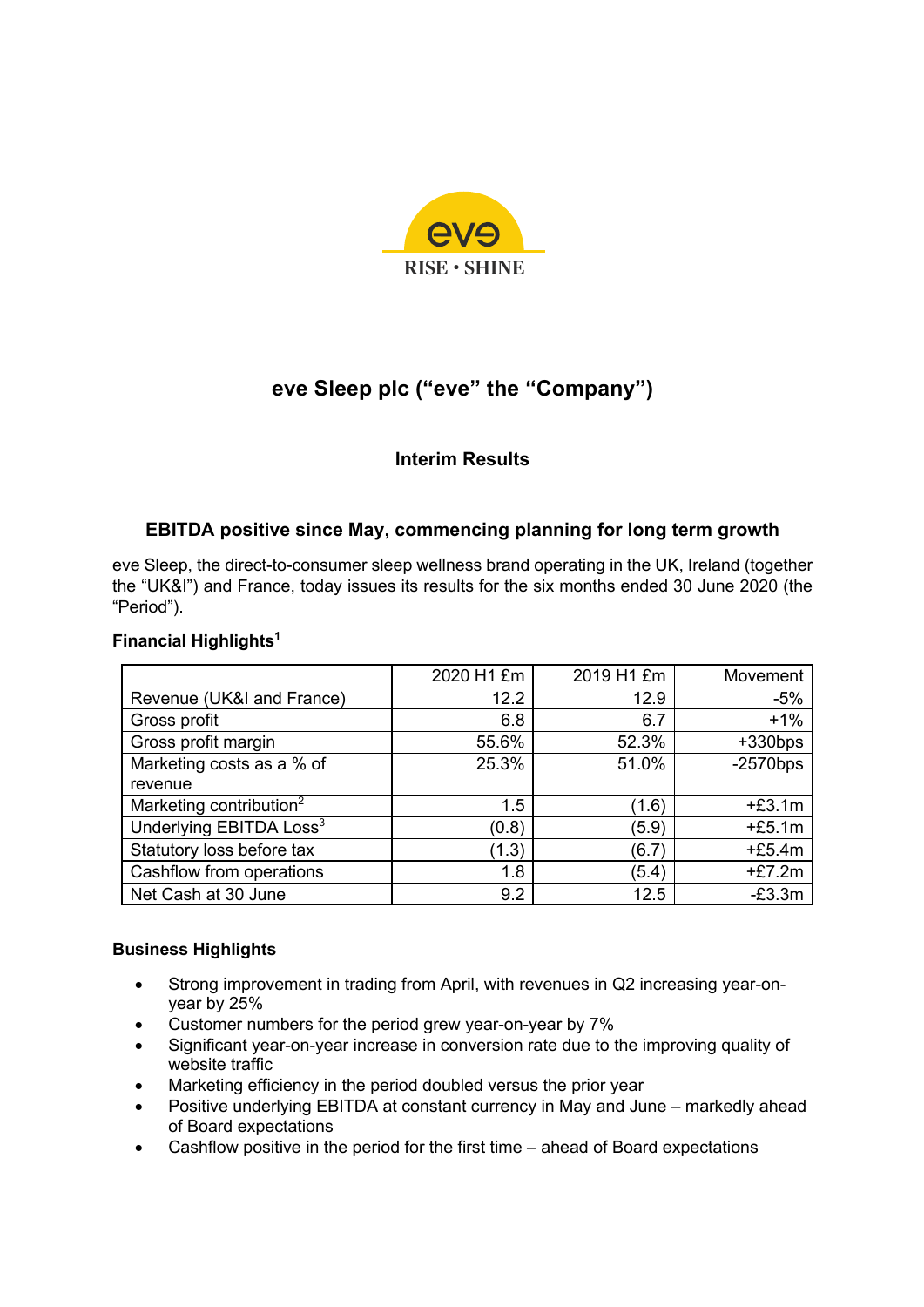# **Post Period End**

- Partnership with Boots to stock a range of 'well slept' eve Christmas gifting products online and across their UK store estate from October
- New French retail partnership with Olivier Desforges showing initial success and now rolled out to eight stores. Early stage trial in two Casino stores from July
- UK spontaneous brand awareness in August 2020 up 200 bps year-on-year to 17%
- Net cash as at 31 August 2020 of £9m

# **Current Trading and Outlook**

- Strong trading momentum has continued through the summer with revenue guidance for the full year raised on 3 September to at least £22m
- Underlying EBITDA loss for the full year to be lower than the Board's original expectations, following four months of positive EBITDA at constant currency
- Net cash position at the year end to reflect the better than expected trading
- Heightened economic uncertainty is likely to persist but eve is now in a stronger position to withstand challenges and capitalise on opportunities

## **Cheryl Calverley, CEO of eve Sleep, commented:**

*"This has been a highly unusual and complex trading period. eve has benefitted significantly from the accelerated switch to online, the temporary closure of high street retailers, and the recent increased consumer investment in the home, which, combined with the hard work on the rebuild strategy, has allowed us to see the fruits of our labour a little sooner than we anticipated.* 

*The focus now is on building towards a longer-term growth plan as we draw closer to our goal of securing a base as a sustainable, profitable business. We do not expect this to be easy, and 2021 like 2020 may well bring both challenges and opportunities as economies shift, consumers reset and competitors rebuild. However, I have confidence in our brand, our products, our customer experience and most importantly, our team that we are now well set up to capitalize upon whatever opportunities the next few years may bring."*

## **Footnotes**

*1.* Financial data has been rounded for presentation purposes. As a result of this rounding the totals, comparatives and calculations presented in this document may vary slightly from the arithmetic totals or calculations using such data.

*2.* Marketing contribution is defined as the profit/loss after marketing expenditure but before overhead costs; a measure also referred to as operational profitability

3. Underlying EBITDA is defined as earnings before interest, taxation, depreciation, amortisation, impairment, share-based payment charges connected with employee remuneration and fundraising-related expenditure (2019 only)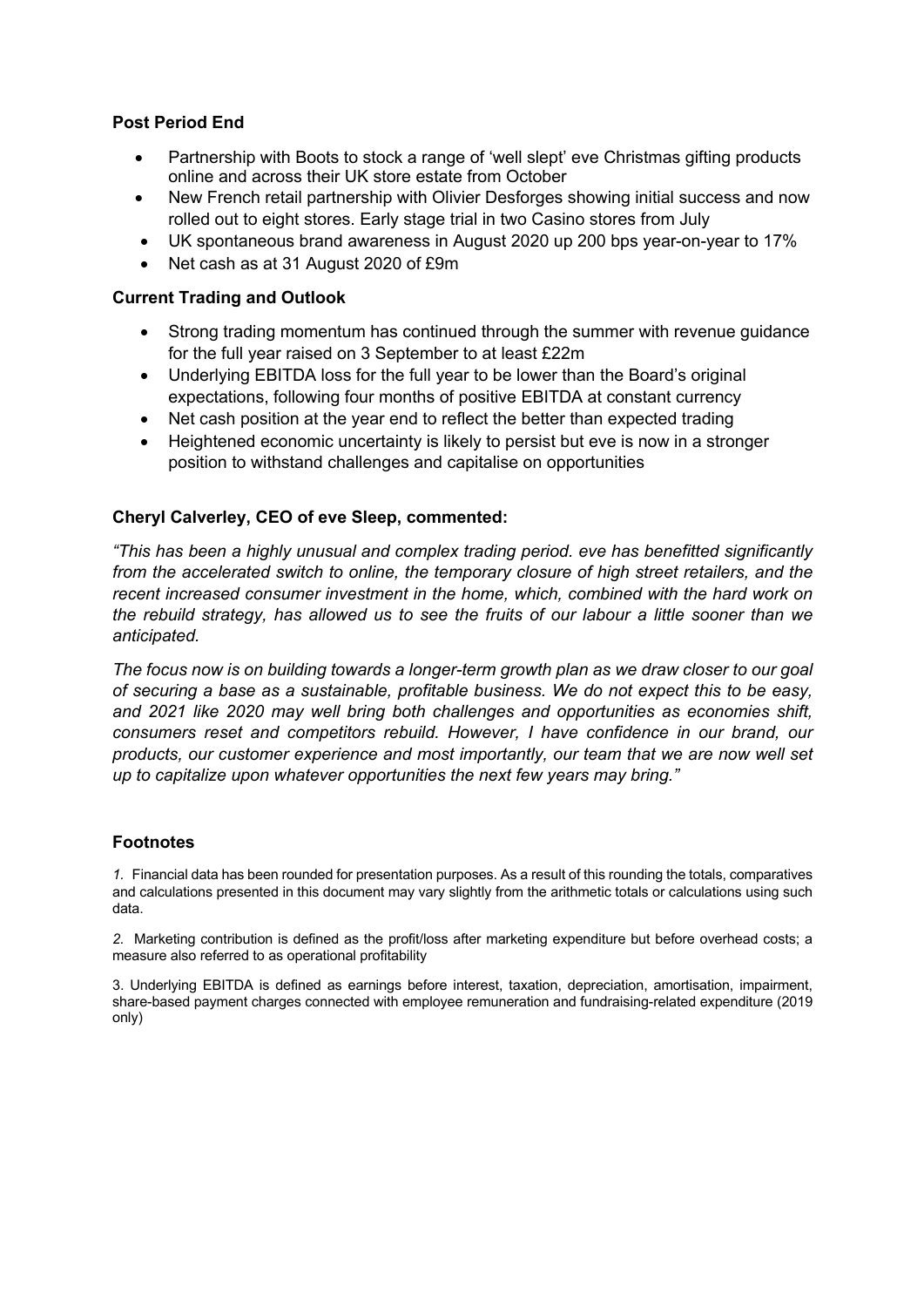### **Summary**

### **The first half**

The rebuilding of eve is now two years in the making. Since the summer of 2018 when territorial expansion was reversed and achieving profitability became the central focus of the updated strategy, every aspect of the business has been re-evaluated and reset. The product range has broadened to build credibility in the wider sleep wellness space, the customer journey upgraded, marketing overhauled with a focus on greater effectiveness and efficiency, and the cost base right sized.

The disciplined execution of the rebuild strategy is increasingly evident in the improving performance of the business. Two years ago the business reported results for the six months ended 30 June 2018, which showed an H1 EBITDA loss of £11.9m on revenues of £18.8m, with a cash burn of £10.3m. Results for the six months to 30 June 2020 show that in the last two years EBITDA losses have been cut by 93%, on revenues 35% lower. The improvement in cashflow has been even more dramatic, with the Company reporting its first positive cashflow in a six-month period.

2020 has been a very unusual year to date. eve entered 2020 in good shape, having already completed the bulk of the restructuring and repositioning, including a further significant round of cost savings in Q4 of 2019. This enabled the business to adapt quickly and effectively to the impact of the Covid-19 pandemic. The supply chain proved to be robust and was supported by taking on some additional stock of key lines in advance of the lockdown. As a young, digitally led, progressive business, the shift to home working was seamless, with no noticeable impact on productivity and having previously right sized the business there has been no need to furlough staff.

The overall performance of the business through this complex period has been strong with revenues of £12.2m (H1 2019: £12.9m) and an 86% reduction in losses to £0.8m (H1 2019: £5.9m), both ahead of the Board's expectations. Trading patterns within the period have however fluctuated more than usual, with solid trading in the first two months, followed by a dip in mid-March as the countries eve operate in entered lockdown.

The recovery in all markets started in early April and strengthened in May and June, with the UK notably accelerating significantly ahead of expectations. This was buoyed by a strong homewares market, effective and efficient marketing and eve's online focused proposition, underpinned with tight cost control. Sales of premium mattresses and bedframes were strong representing 38% of volume sales for the period, supported by wider sales across toppers, pillows and duvets, resulting in 25% year-on-year revenue growth in Q2 and the Company's first break even EBITDA quarter at constant currency in its history. This is ahead of Board expectations by some way and reflects a highly unusual and unexpected period whereby upwards of 80% of the competitive set were unable to trade in their primary channel for three of the key trading months.

The strength of trading is also reflected in the net cash position of the business, which as at 30 June 2020 stood at £9.2m. The cash balance is flattered by some £0.5m of tax payments, which as part of the Government's Covid-19 support package for companies now fall due after the period end. Stripping this out the Company achieved an underlying positive net cashflow of £0.7m in the period.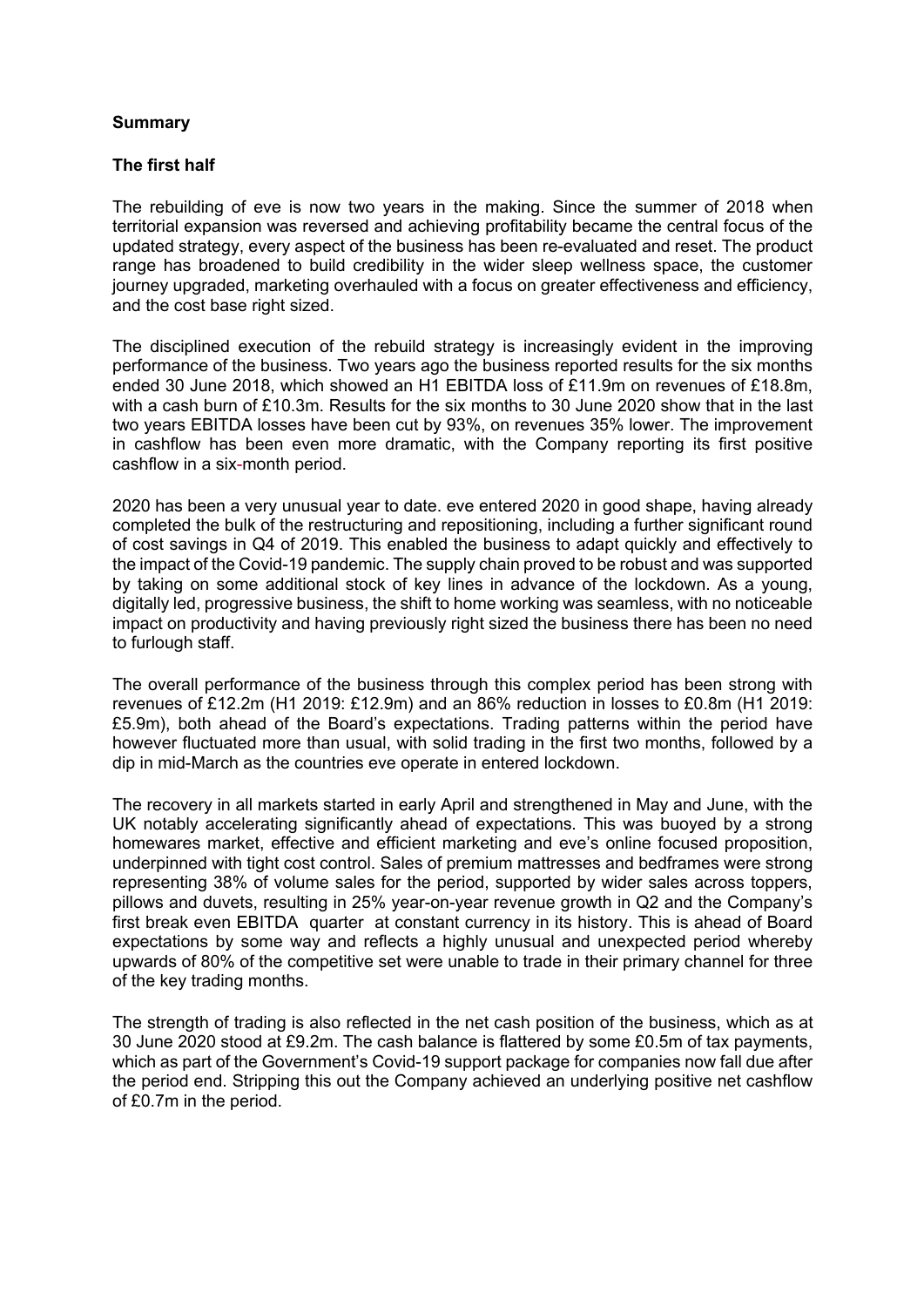Revenues for the UK&I for the period were £9.9m, marginally below H1 2019 sales of £10.2m, on marketing investment 44% lower year-on-year. The contribution from non-mattress sales held firm at 22%, reflecting the decision in the period to focus investment on mattresses. The greater focus on profitability is evident in the UK&I gross margin, which increased by 250bps to 56.6% as the Company improved product margins, tightened cost control and improved stock management.

French revenues for the period were £2.4m (H1 2019: £2.8m), after marketing investment 77% lower than the previous year. The French market experienced the same broad trading trends during the period as the UK&I, though the acceleration in sales post lockdown has not been as marked as the UK, largely due to the business being at an earlier stage in the development of its brand and customer experience. Nevertheless, the business has made good progress in the period with the gross margin increasing 660bps year-on-year to 51.6% and the marketing contribution improving from a loss of £1.2m in H1 2019 to a profit of £0.3m in H1 2020.

In May Cheryl Calverley was promoted from CMO to CEO, following the decision by James Sturrock to step down from the role that he has held since September 2018 to pursue other opportunities. The transition has been seamless and James continues to provide guidance to the Board in his new role as a Non-Executive Director. As one of the architects of the rebuild strategy and James' first significant hire, the business under Cheryl's leadership continues to focus on the execution of the rebuild strategy and the progress towards profitability.

### **Developments since the period end**

The Company expects to benefit from further product launches and new partnerships in the second half of the year. Its increasingly strong brand positioning around broader sleep wellness has enabled the Company to develop a new 'well slept' range of eve sleep gifting products exclusively available in Boots stores and online. The new product range, which launches in October and will be stocked in some 446 stores across the UK and Ireland, as well as Boots online, represents a first for eve, further amplifying brand awareness and customer penetration.

In line with the strategy of building out its product range into the wider sleep wellness category, eve will be launching a weighted blanket in the autumn to aid a good night's sleep under the new 'well slept' range of sleep accessories, as well as adding to its ranges of bedroom furniture and bedding.

In France, the growing popularity of the brand has facilitated new partnerships with the bedroom and bathroom specialist retailer Olivier Desforges, and a live trial in two Casino supermarkets. Since late May, eve mattresses, bedframes and pillows have been available in Olivier Desforges stores across France and online. Retail partnerships remain an important element of the eve rebuild strategy, enabling eve to reach customers whenever and wherever they choose to shop.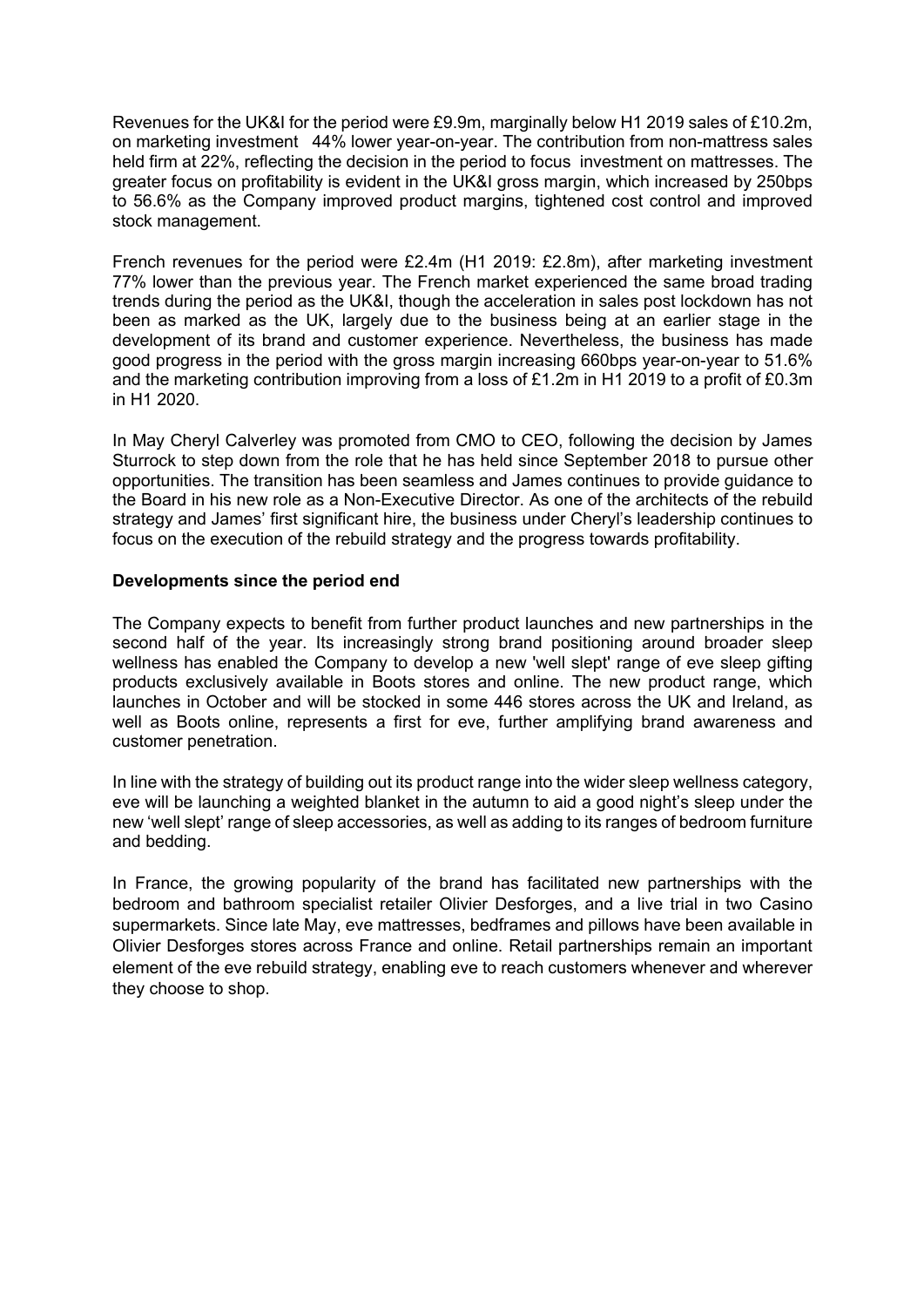### **Market overview**

Long before Covid-19, wellness was recognised as a mega trend, with consumers expressing an increasing understanding and recognition that sleep sits alongside nutrition and physical fitness as the cornerstones of wellness. There is also a growing body of research and evidence which testifies to the importance of sleep and the risks to physical and mental health of insufficient sleep. In a recent poll of 2,000 UK adults commissioned by eve, 58% of respondents expressed worry about the potential impact a lack of sleep can have on mental and physical health and 8 out of 10 customers tell us they are better slept simply by having one of our products.

With the increasing understanding of the importance of sleep has come consumer change. Consumers are spending more on wellness and the sleep market has been a beneficiary of this. Data from Euromonitor estimates that the European sleep market is worth £26bn, with the Core Markets that eve is focused on (UK&I and France) being worth £6bn. Not only are consumers spending more on sleep wellness related products, but they are willing to spend more on the central element of a good night's sleep: the mattress. Whilst up-to-date macro data is limited, the strength of eve's trading since April 2020, including the strong demand for its premium hybrid mattress suggests that this trend may have been further amplified following Covid-19.

Initially one of the slower categories to transition to online purchasing, there has been increasing willingness on the part of consumers to purchase big ticket items online, with Euromonitor predicting that the online furniture market will be the second fastest growing retail category, with online purchase penetration expected to increase by 55% between 2018 and 2023. This forecast predates Covid-19, which is widely believed to have accelerated the trend to online purchasing.

Whilst the mattress market remains highly fragmented there has been considerable change in the competitive landscape. Primarily online brands Casper and Leesa have closed their European operations, while many store based competitors have reduced their high street footprints. eve's strategy is to differentiate itself from peers, supporting a broader, more varied product set through building a brand around the wider sleep wellness category. This can be seen in its advertising and eve's continued development of new product ranges beyond mattresses.

## **Progressing the rebuild strategy**

The progress made on each of the three pillars of the rebuild strategy is set out below:

1. Differentiated brand positioning

Key to creating shareholder value is to provide a differentiated position from peers. To achieve this the Company aims to become a trusted destination for a wide range of sleep wellness related products, supported by a marketing strategy, focused on the benefits that eve can bring in helping customers sleep better. This is monitored through continuous customer research, tracking a 'sleep wellness score', with currently 8 out of 10 customers claiming they are sleeping better thanks to their eve products.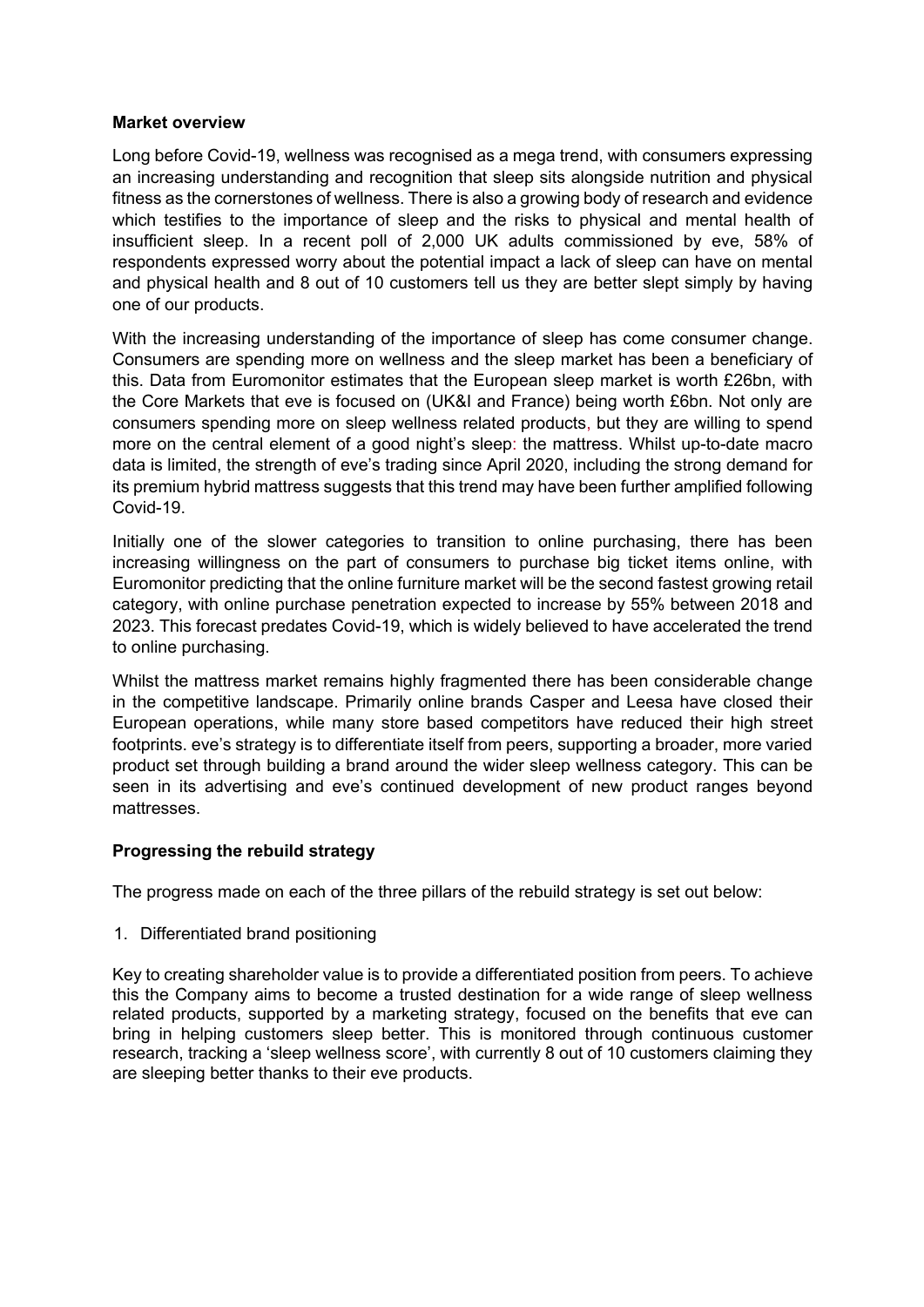During the period the Company took advantage of the soft TV market to run existing, highly effective campaigns in both the UK and France. These proved successful, efficiently supporting the trading recovery that commenced in early April. Accordingly, marketing efficiency in the period more than doubled, with marketing investment expressed as a percentage of revenues declining to 25.3%. However, notwithstanding a 44% year-on-year reduction in UK marketing spend, spontaneous brand awareness in the UK increased by a further 200bps year-on-year to 17% in August 2020, supported by the success of the highly effective 'dancing sloth' advertising campaign.

### 2. Expanded product range

The Company continues to build a range of sleep wellness products to complement the range of hybrid and next generation foam mattresses. These operate at three price points, covering a range of consumer preferences.

Having launched a number of new products in 2019, the focus in 2020 has been on optimising and improving current product ranges, and H1 has seen the launch of one additional mattress, and upgrades and improvements to the bedding and bedframe ranges. This has allowed the value contribution of non-mattress products to remain consistent at 23% (H1 2019: 24%).

### 3. Lower friction customer experience

Enhancing customer experience through the online journey and in the service proposition in order to drive stronger site conversion and customer satisfaction is central to the rebuild strategy. Improved conversion not only results in higher revenues but also greater marketing efficiency, and stronger customer repeat rates which is key to achieving profitability.

Covid-19 caused an immediate shift in customer needs around product experience. For the period of lockdown, eve extended its usual 100 night trial to 200 nights, cognisant that customers may be focusing on bigger, and more pressing concerns than returning their mattress in this time. Equally, in response to the closure of waste management facilities nationwide, eve accelerated the planned launch of its 'deliver, remove and recycle' service in the UK, allowing customers to have their old mattress removed and recycled by eve. Uptake of this service has been remarkable, with around 30% of customers choosing to use the service over the period since the launch in May.

In addition to improving the online experience for customers, it remains a central element of the strategy to be physically available where customers choose to research and purchase sleep wellness products. Retail partnerships provide an effective and cost-efficient way to reach a wider audience, raise eve's brand awareness and drive additional sales. During the period considerable work was undertaken in France to secure the partnership with Olivier Desforges and the trial with supermarket chain Casino, both of which have gone live post the period end, in addition to the aforementioned launch of the 'well slept' gifting range with Boots in the UK.

The conversion rate has been steadily improving for some time, reflecting the optimisation of both the customer journey and the marketing investment, with the rate of growth accelerating following the start of lockdown. In the UK the conversion rate in the period improved by 70 bps year-on-year, with the French market growing 40 bps.

As a result of this broad, differentiated brand positioning, award winning and widened range of sleep products, and high quality customer experience, some 13% of customers have now returned for second and further purchases from eve in the past 3 years, beginning to drive an underlying organic rate of sale and contributing further to marketing efficiency.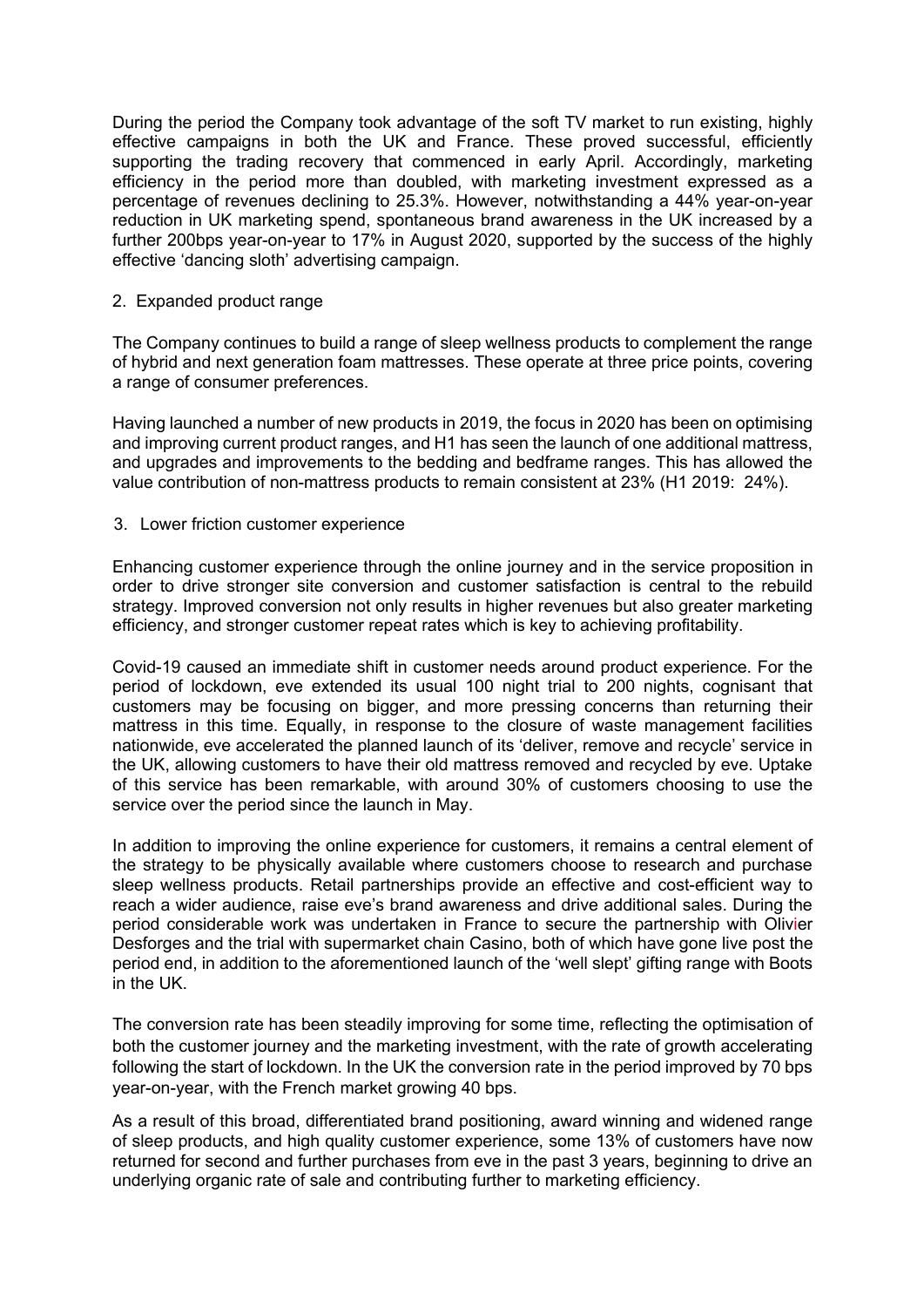### 4. Right sizing the cost base

Underlying the three pillars of the rebuild strategy is a sustained focus on costs and margins. Results in the period have benefitted from cost saving measures taken in Q4 of 2019. In addition, the Company has been overhauling its distribution costs, having moved warehouses and switched carriers in 2019. This has driven an immediate improvement in the customer experience but in the short-term has also driven an increase in distribution costs in the period. The financial benefits of the changes are expected to start to come through later in the year and into 2021.

Customer service remains an absolutely core differentiator for eve, and the business is increasing its investment here with new hires in response to the strength of current trading. Over the long term, eve believes developing best in class customer service that can operate at scale is a core differentiating advantage for the business, and this is a key part of its growth plans.

## **Current Trading and Outlook**

As detailed in the statement released on 3 September 2020 the Company raised full year guidance following continued strong trading momentum through July and August. The Board now expects revenues of at least £22m, notwithstanding some important trading periods in the remaining four months of the financial year. The higher than budgeted revenues have had a positive impact on underlying EBITDA losses, with the Company having achieved positive underlying EBITDA on a constant currency basis in the four months from May. Notwithstanding the investment in a new TV led marketing campaign which is planned to launch later this year, underlying EBITDA losses for the full year are now expected to be lower than the Board's original expectation, with a corresponding improvement in the year end net cash position.

Looking ahead uncertainty over Brexit and a trade deal with the EU remains. The Company has to the extent possible put in place mitigations, which centre effectively on separate and local supply chains for its UK and French operations. These are already operating effectively and accordingly are not expected to result in higher costs. In addition, the Company will take on additional stock of popular lines in the run-up to 1 January 2021 in order to minimise the risk of any supply side challenges.

As the Company commences its long term planning for sustainable, profitable growth, it is cognisant that some of the principle drivers underpinning the current strength of trading could partially reverse and that heightened macro economic uncertainty may well continue into 2021, with inflation in raw material and component pricing in particular a challenge for the industry. However, management is confident that the business has been put onto a long term, sounder footing and that the Company is in good shape to withstand challenges and capitalise on the opportunities ahead.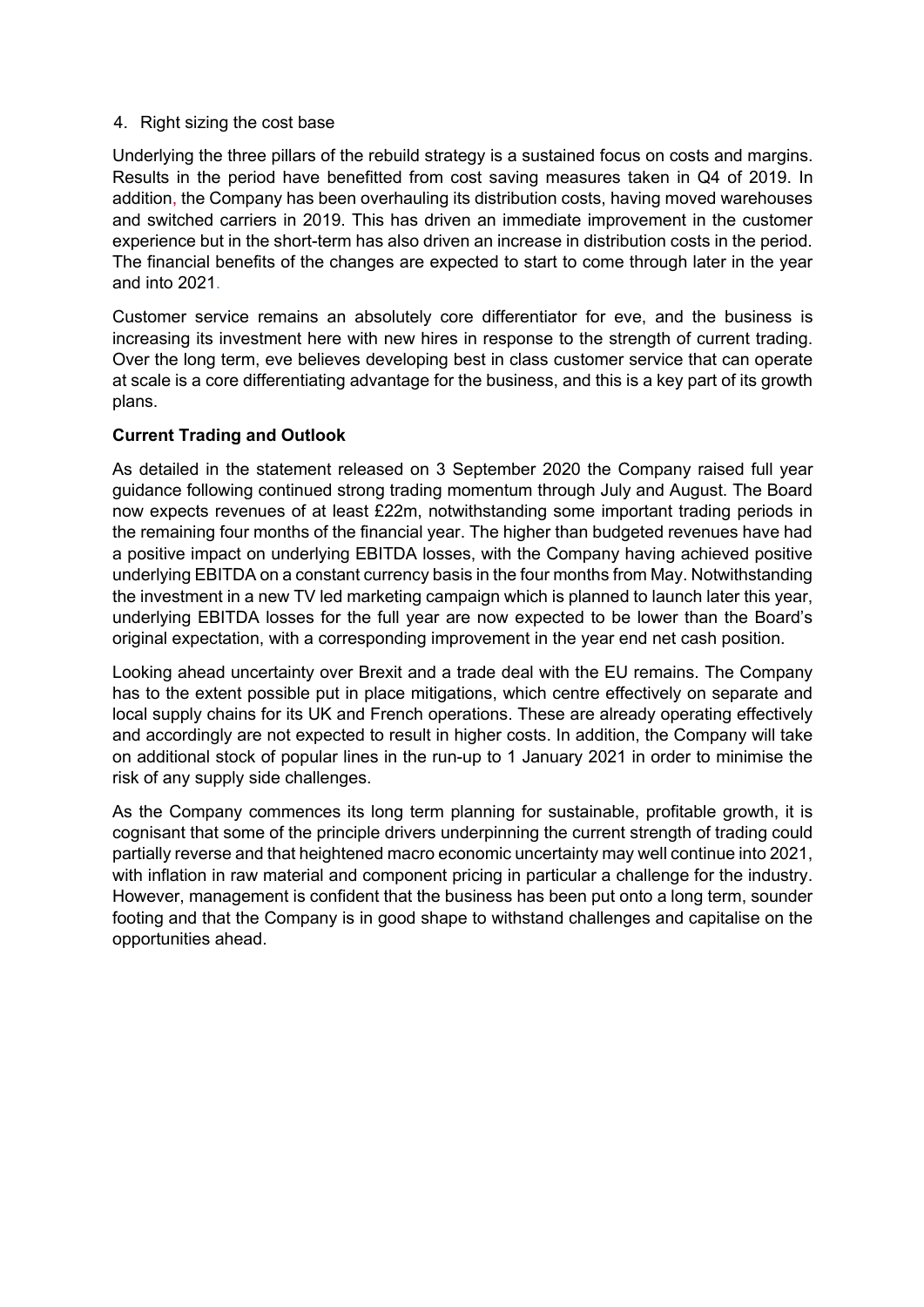# **Consolidated Statement of Profit and Loss and Other Comprehensive Income**

|                                                                |                | 6 month<br>period ended<br>30 June 2020 | 6 month<br>period ended<br>30 June 2019 | 12 month<br>period ended<br>31 December<br>2019 |
|----------------------------------------------------------------|----------------|-----------------------------------------|-----------------------------------------|-------------------------------------------------|
|                                                                | Note           | (Unaudited)                             | (Unaudited)                             | (Audited)                                       |
|                                                                |                | £m                                      | £m                                      | £m                                              |
| Revenue                                                        | $\overline{2}$ | 12.2                                    | 12.9                                    | 23.9                                            |
| Cost of sales                                                  | $\overline{2}$ | (5.4)                                   | (6.2)                                   | (11.2)                                          |
| <b>Gross profit</b>                                            |                | 6.8                                     | 6.7                                     | 12.7                                            |
| Distribution expenses                                          | $\overline{2}$ | (1.6)                                   | (1.2)                                   | (2.7)                                           |
| Administrative expenses                                        |                | (6.3)                                   | (11.5)                                  | (21.3)                                          |
| Share-based payment charges                                    |                | (0.1)                                   | (0.4)                                   | (1.1)                                           |
| <b>Operating loss before fundraise-</b><br>related expenditure |                | (1.3)                                   | (6.3)                                   | (12.5)                                          |
| Fundraise-related expenditure                                  |                |                                         | (0.3)                                   |                                                 |
| <b>Operating loss</b>                                          |                | (1.3)                                   | (6.6)                                   | (12.5)                                          |
| Net finance income                                             |                | 0.0                                     | 0.0                                     | 0.0                                             |
| Loss before tax                                                |                | (1.3)                                   | (6.6)                                   | (12.5)                                          |
| Taxation                                                       |                |                                         | (0.0)                                   | 0.4                                             |
| Loss for the period                                            |                | (1.3)                                   | (6.6)                                   | (12.1)                                          |
| Other comprehensive income                                     |                |                                         |                                         |                                                 |
| Foreign currency differences from<br>overseas operations       |                | 0.0                                     | (0.1)                                   | 0.0                                             |
| Total comprehensive loss for the<br>period                     |                | (1.3)                                   | (6.7)                                   | (12.1)                                          |
| Basic and diluted loss per share                               | 3              | (0.48p)                                 | (2.88p)                                 | (4.92p)                                         |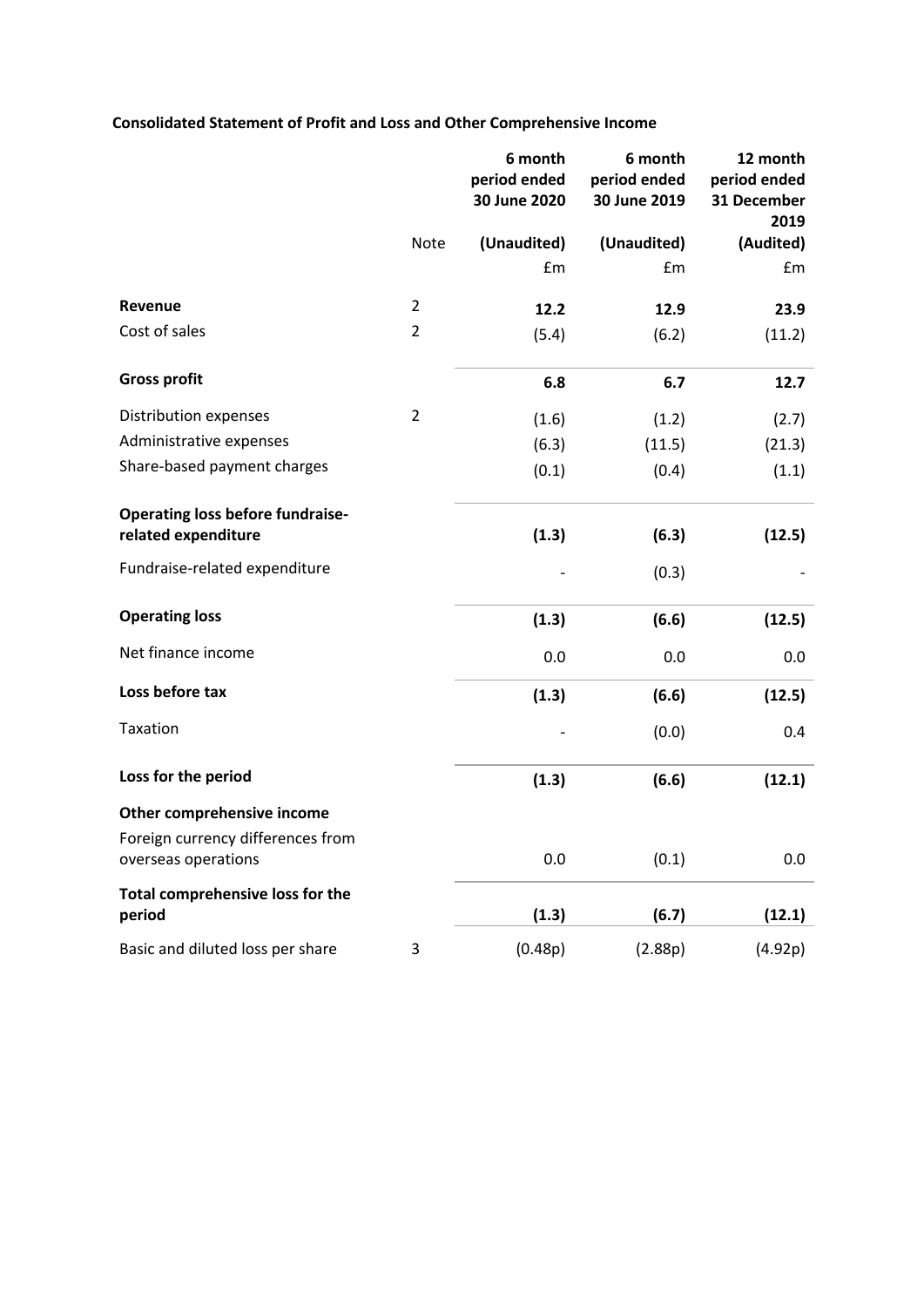### **Consolidated Statement of Financial Position**

|                                                            |      | 6 month<br>period ended<br>30 June 2020 | 6 month<br>period ended<br>30 June 2019 | 12 month<br>period ended<br>31 December<br>2019 |
|------------------------------------------------------------|------|-----------------------------------------|-----------------------------------------|-------------------------------------------------|
|                                                            | Note | (Unaudited)                             | (Unaudited)                             | (Audited)                                       |
|                                                            |      | £m                                      | £m                                      | £m                                              |
| <b>Non-current assets</b>                                  |      |                                         |                                         |                                                 |
| Property, plant and equipment                              |      | 0.3                                     |                                         | 0.5                                             |
| Intangible assets                                          |      | 0.4                                     | 0.8                                     | 0.3                                             |
|                                                            |      | 0.7                                     | 0.8                                     | 0.9                                             |
| <b>Current assets</b>                                      |      |                                         |                                         |                                                 |
| Inventories                                                |      | 0.8                                     | 1.2                                     | 1.6                                             |
| Trade and other receivables                                |      | 1.8                                     | 3.3                                     | 2.6                                             |
| Cash and cash equivalents                                  |      | 9.2                                     | 12.5                                    | 8.0                                             |
| Current tax receivable                                     |      |                                         |                                         | 0.4                                             |
|                                                            |      | 11.7                                    | 17.0                                    | 12.6                                            |
| <b>Total assets</b>                                        |      | 12.4                                    | 17.9                                    | 13.4                                            |
| <b>Current liabilities</b>                                 |      |                                         |                                         |                                                 |
| Trade and other payables                                   |      | 4.3                                     | 4.2                                     | 4.0                                             |
| Provisions                                                 |      | 1.0                                     | 0.7                                     | 0.8                                             |
| Lease liabilities < 12 months                              |      | 0.3                                     |                                         | 0.5                                             |
| <b>Total liabilities</b>                                   |      | 5.6                                     | 4.9                                     | 5.3                                             |
| <b>Net assets</b>                                          |      | 6.8                                     | 12.9                                    | 8.2                                             |
| Equity attributable to the equity<br>holders of the parent |      |                                         |                                         |                                                 |
| Share capital                                              | 4    | 0.3                                     | 0.3                                     | 0.3                                             |
| Share premium                                              |      | 49.4                                    | 48.6                                    | 48.9                                            |
| Share-based payment reserve                                |      | 0.4                                     | 0.5                                     | 1.0                                             |
| Retained earnings                                          |      | (43.2)                                  | (36.7)                                  | (42.1)                                          |
| Foreign currency translation reserve                       |      | (0.1)                                   | 0.2                                     | 0.1                                             |
| <b>Total equity</b>                                        |      | 6.8                                     | 12.9                                    | 8.2                                             |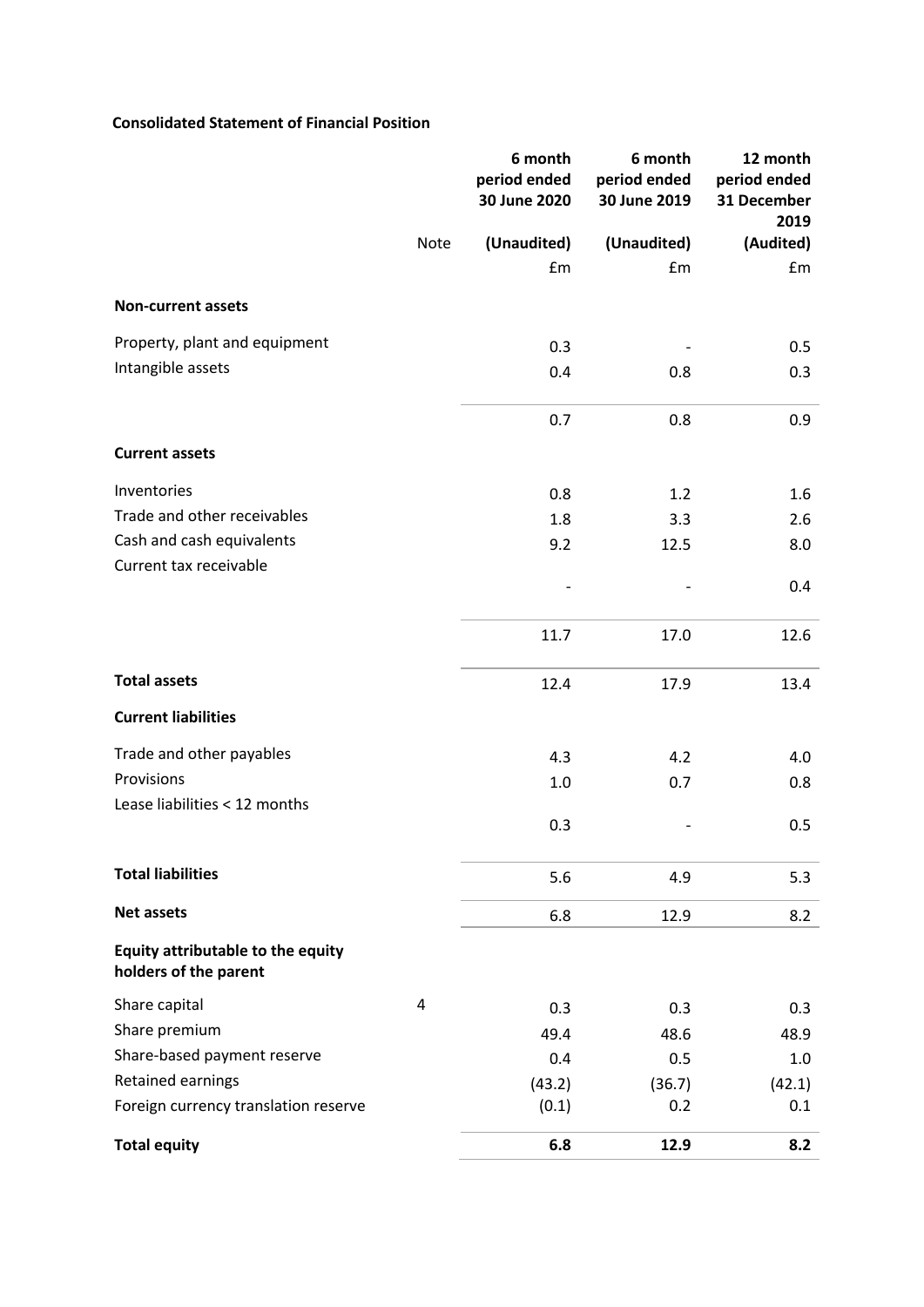# **Consolidated Statement of Changes in Equity**

For the 6 months ended 30 June 2020

|                                                             | <b>Share</b><br>capital | <b>Share</b><br>premium | Share-<br>based<br>payment<br>reserve | Retained<br>earnings | Foreign<br>currency<br>translation<br>reserve | <b>Total equity</b> |
|-------------------------------------------------------------|-------------------------|-------------------------|---------------------------------------|----------------------|-----------------------------------------------|---------------------|
|                                                             | (Unaudited)             | (Unaudited)             | (Unaudited)                           | (Unaudited)          | (Unaudited)                                   | (Unaudited)         |
|                                                             | £                       | £                       | £                                     | £                    | £                                             | £                   |
| <b>Balance at 1</b><br>January 2020                         | 263,445                 | 48,887,392              | 998,494                               | (42, 109, 328)       | 116,030                                       | 8,156,033           |
| Issue of new<br>share capital<br>Exercise of                |                         |                         |                                       |                      |                                               |                     |
| employee share<br>options                                   | 3,734                   |                         |                                       |                      |                                               | 3,734               |
| Share-based<br>payment charge<br>Transfer on                |                         |                         | 138,370                               | 9,843                |                                               | 148,213             |
| exercise of<br>employee share<br>options                    |                         |                         | (214, 812)                            | 214,812              |                                               |                     |
| Transfer on issue<br>of equity for<br>marketing<br>purposes | 5,390                   | 533,658                 | (539,048)                             |                      |                                               |                     |
| <b>Total</b><br>transactions<br>with owners                 | 272,570                 | 49,421,050              | 383,003                               | (41,884,673)         | 116,030                                       | 8,307,980           |
| Loss for the<br>period<br>Other                             |                         |                         |                                       | (1, 289, 019)        |                                               | (1, 289, 019)       |
| comprehensive<br>income for the<br>period                   |                         |                         |                                       |                      | (169, 461)                                    | (169, 461)          |
| <b>Balance at 30</b><br><b>June 2020</b>                    | 272,570                 | 49,421,050              | 383,003                               | (43, 173, 692)       | (53, 431)                                     | 6,849,500           |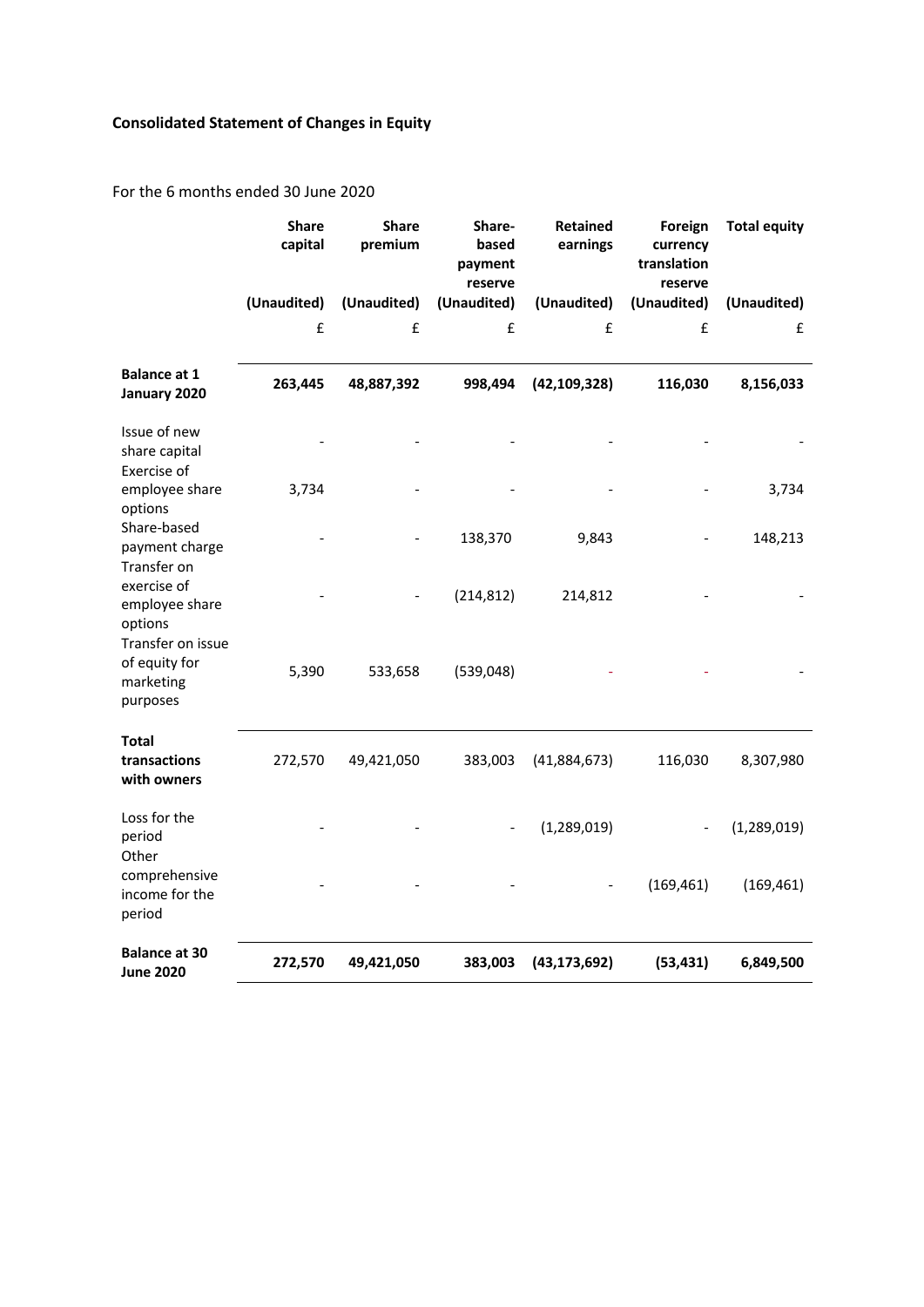### For the 6 months ended 30 June 2019

|                                                         | <b>Share</b><br>capital | <b>Share</b><br>premium | Share-<br>based<br>payment<br>reserve | Retained<br>earnings | Foreign<br>currency<br>translation<br>reserve | <b>Total equity</b> |
|---------------------------------------------------------|-------------------------|-------------------------|---------------------------------------|----------------------|-----------------------------------------------|---------------------|
|                                                         | (Unaudited)             | (Unaudited)             | (Unaudited)                           | (Unaudited)          | (Unaudited)                                   | (Unaudited)         |
|                                                         | £                       | £                       | £                                     | £                    | £                                             | £                   |
| <b>Balance at 1</b><br>January 2019                     | 139,735                 | 36,716,371              | 250,073                               | (30,073,145)         | 98,720                                        | 7,131,755           |
| Issue of new<br>share capital<br>Exercise of            | 120,317                 | 11,911,415              |                                       |                      |                                               | 12,031,732          |
| employee<br>share options<br>Share-based                | 683                     |                         |                                       |                      |                                               | 683                 |
| payment<br>charge<br>Transfer on                        |                         |                         | 357,591                               |                      |                                               | 357,591             |
| exercise of<br>employee<br>share options<br>Transfer on |                         |                         | (93, 923)                             | 93,923               |                                               |                     |
| issue of equity<br>for marketing<br>purposes            |                         |                         |                                       |                      |                                               |                     |
| <b>Total</b><br>transactions<br>with owners             | 260,735                 | 48,627,786              | 513,741                               | (29, 979, 222)       | 98,720                                        | 19,521,761          |
| Loss for the<br>period<br>Other                         |                         |                         |                                       | (6,660,017)          |                                               | (6,660,017)         |
| comprehensive<br>income for the<br>period               |                         |                         |                                       |                      | 54,520                                        | 54,520              |
| <b>Balance at 30</b><br><b>June 2019</b>                | 260,735                 | 48,627,786              | 513,741                               | (36, 639, 239)       | 153,240                                       | 12,916,264          |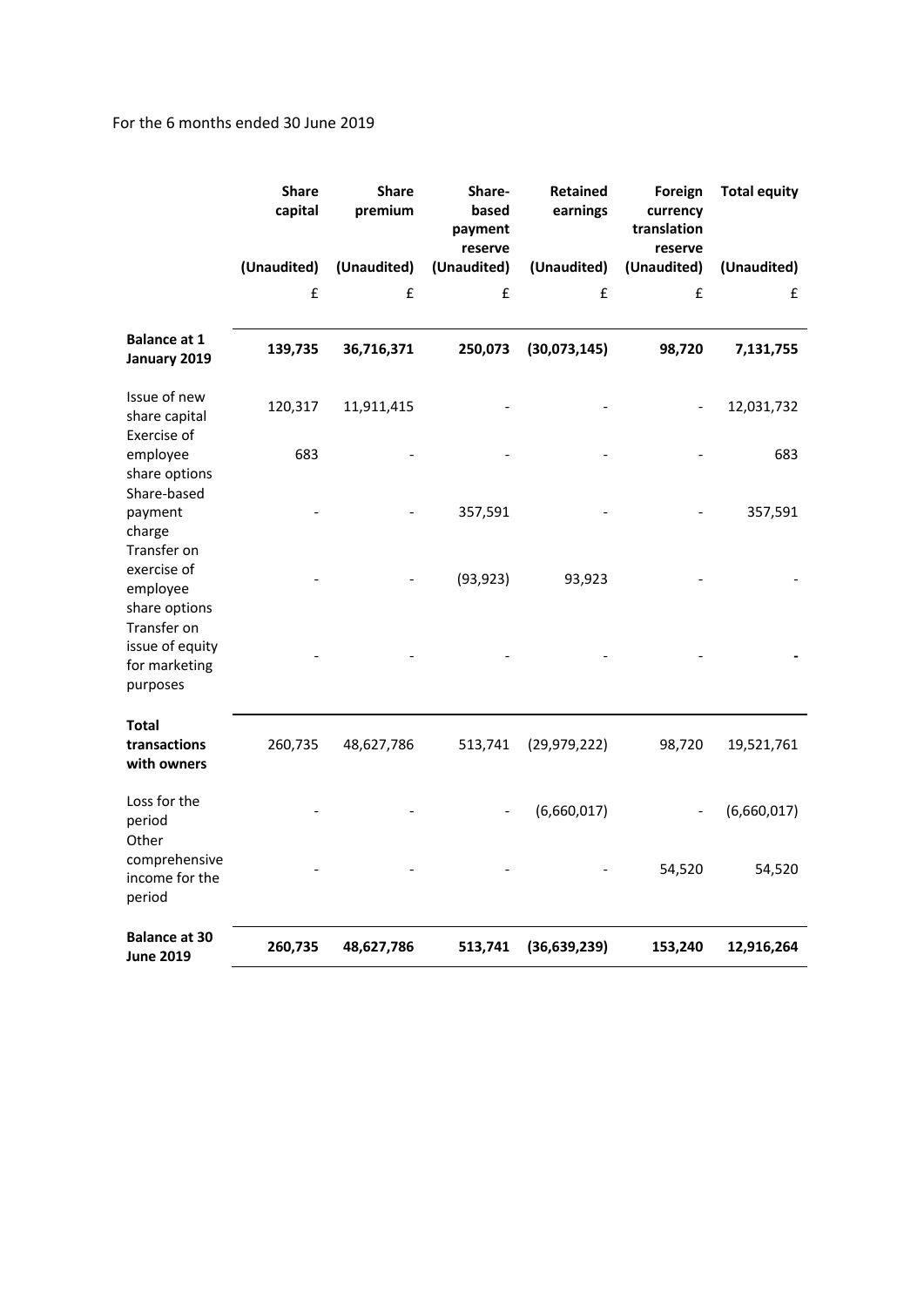### For the 12 months ended 31 December 2019

|                                                               | <b>Share</b><br>capital | <b>Share</b><br>premium | Share-<br>based<br>payment<br>reserve | <b>Retained</b><br>earnings | Foreign<br>currency<br>translation<br>reserve | <b>Total equity</b> |
|---------------------------------------------------------------|-------------------------|-------------------------|---------------------------------------|-----------------------------|-----------------------------------------------|---------------------|
|                                                               | (Audited)               | (Audited)               | (Audited)                             | (Audited)                   | (Audited)                                     | (Audited)           |
|                                                               | £                       | £                       | £                                     | £                           | £                                             | £                   |
| <b>Balance at 1</b><br>January 2019                           | 139,735                 | 36,716,372              | 250,073                               | (30,073,145)                | 98,720                                        | 7,131,755           |
| Issue of shares                                               | 120,317                 | 11,911,415              |                                       |                             |                                               | 12,031,732          |
| Exercise of<br>employee share<br>options                      | 770                     |                         |                                       |                             |                                               | 770                 |
| Share-based<br>payment charge<br>Transfer on                  |                         |                         | 1,111,396                             |                             |                                               | 1,111,396           |
| exercise of<br>employee share<br>options<br>Transfer on issue |                         |                         | (100, 747)                            | 100,747                     |                                               |                     |
| of equity for<br>marketing<br>purposes                        | 2,623                   | 259,605                 | (262, 228)                            |                             |                                               |                     |
| <b>Total transactions</b><br>with owners                      | 123,710                 | 12,171,020              | 748,421                               | 100,747                     |                                               | 13,143,898          |
| Loss for the year<br>Other                                    |                         |                         |                                       | (12, 136, 930)              |                                               | (12, 136, 930)      |
| comprehensive<br>income for the<br>period                     |                         |                         |                                       |                             | 17,310                                        | 17,310              |
| <b>Balance at 31</b><br>December 2019                         | 263,445                 | 48,887,392              | 998,494                               | (42, 109, 328)              | 116,030                                       | 8,156,033           |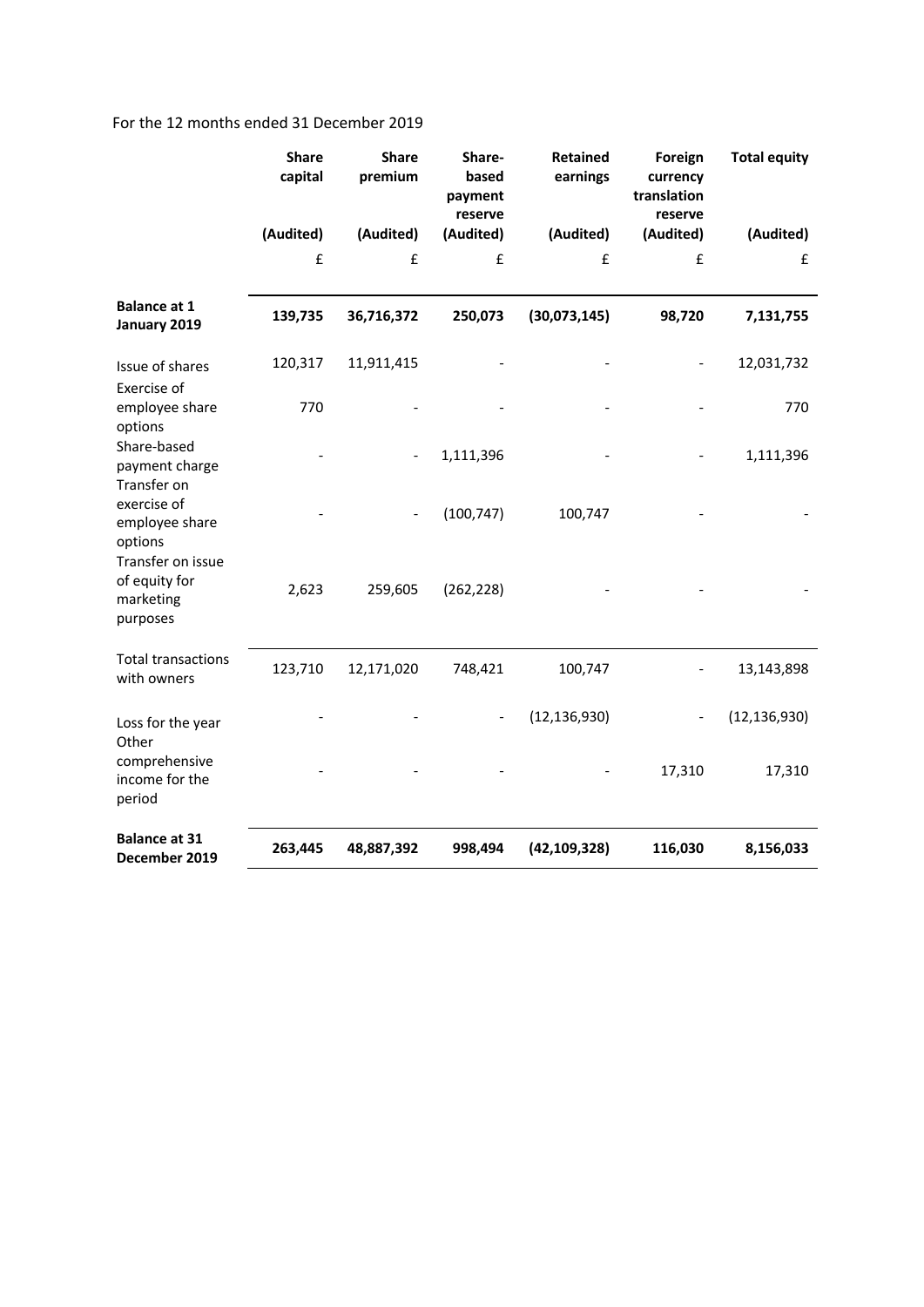### **Consolidated Statement of Cash Flows**

|                                                         | 6 month<br>period ended<br>30 June 2020 | 6 month<br>period ended<br>30 June 2019 | 12 month<br>period ended<br>31 December<br>2019 |
|---------------------------------------------------------|-----------------------------------------|-----------------------------------------|-------------------------------------------------|
|                                                         | (Unaudited)                             | (Unaudited)                             | (Audited)                                       |
|                                                         | £m                                      | £m                                      | £m                                              |
| Cash flows from operating activities                    |                                         |                                         |                                                 |
| Loss for the period                                     | (1.3)                                   | (6.7)                                   | (12.1)                                          |
| Taxation                                                | 0.4                                     |                                         |                                                 |
| <b>Adjustments for:</b>                                 |                                         |                                         |                                                 |
| Amortisation and depreciation                           | 0.3                                     | 0.1                                     | 0.5                                             |
| Impairment                                              |                                         |                                         | 0.6                                             |
| (Increase)/Decrease in inventories                      | 0.8                                     | (0.1)                                   | (0.4)                                           |
| (Increase)/Decrease in trade and other receivables      | 0.9                                     | 1.5                                     | 1.8                                             |
| Increase/(Decrease) in trade and other payables         | 0.3                                     | (0.3)                                   | (0.6)                                           |
| Increase/(Decrease) in provisions                       | 0.2                                     | (0.2)                                   | (0.2)                                           |
| Share-based payment charge                              | 0.1                                     | 0.4                                     | 1.1                                             |
| Net cash inflow/(outflows) from operating<br>activities | 1.8                                     | (5.4)                                   | (9.3)                                           |
| <b>Cash flows from investing activities</b>             |                                         |                                         |                                                 |
| Development of intangible assets                        | (0.2)                                   | (0.3)                                   | (0.5)                                           |
| Net cash outflows from investing activities             | (0.2)                                   | (0.3)                                   | (0.5)                                           |
| <b>Cash flows from financing activities</b>             |                                         |                                         |                                                 |
| Proceeds from the issue of share capital                | 0.0                                     | 12.0                                    | 12.0                                            |
| Lease payments                                          | (0.2)                                   |                                         | (0.2)                                           |
| Net cash inflow/(outflow) from financing<br>activities  | (0.2)                                   | 12.0                                    | 11.8                                            |
| Net cash inflow                                         | 1.4                                     | 6.4                                     | 1.9                                             |
| Cash at the beginning of the period                     | 8.0                                     | 6.0                                     | 6.0                                             |
| Movement in cash                                        | 1.4                                     | 6.4                                     | 1.9                                             |
| Effect of exchange rate fluctuations on cash held       | (0.2)                                   | 0.1                                     | 0.0                                             |
| Cash at the end of the period                           | 9.2                                     | 12.5                                    | 8.0                                             |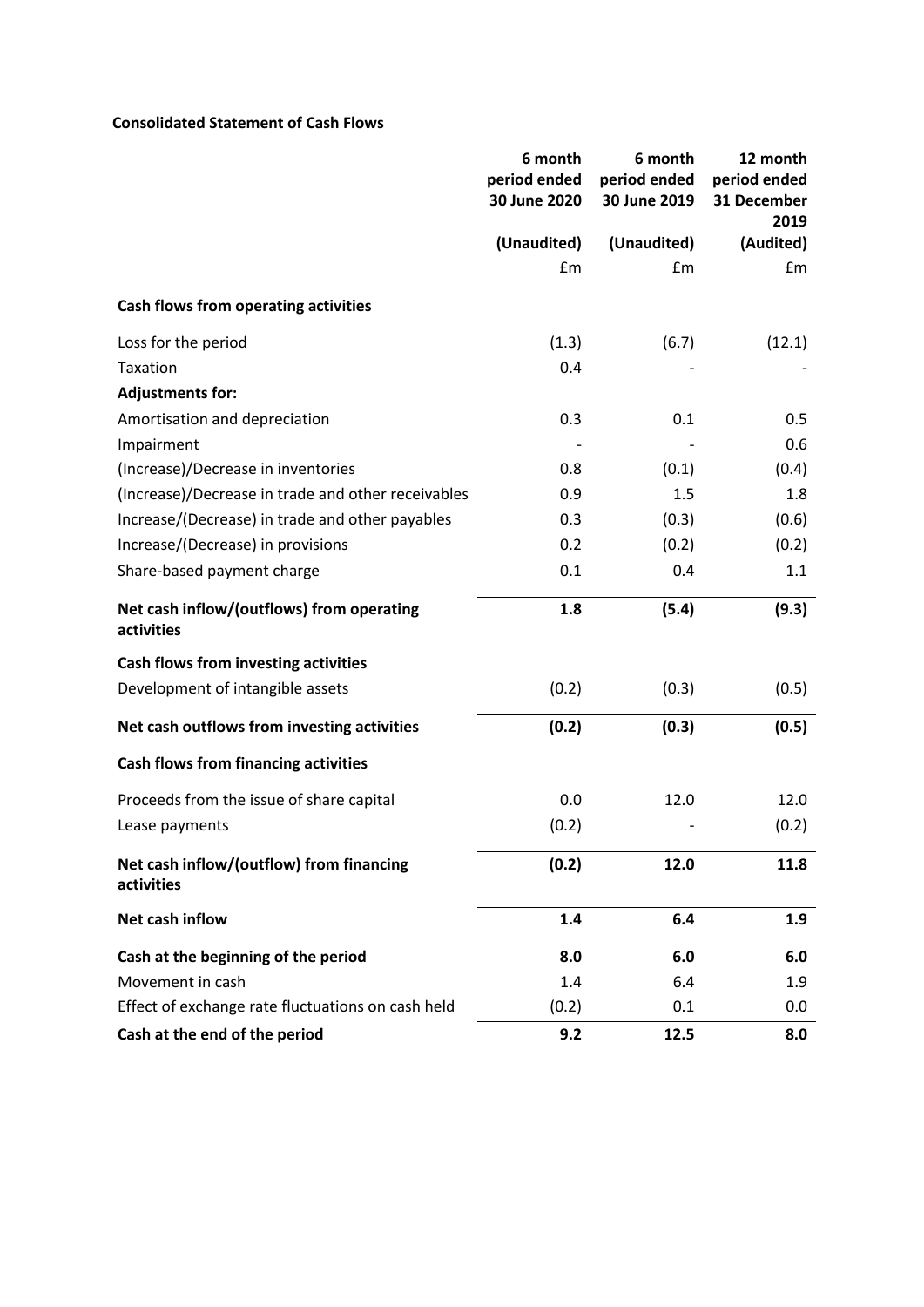#### **Notes to the accounts**

#### **1. Basis of preparation**

The unaudited interim consolidated statements of eve Sleep plc are for the six months ended 30 June 2020 and do not comprise statutory accounts within the meaning of S.434 of the Companies Act 2006. These consolidated financial statements have been prepared in accordance with the recognition and measurement requirements of International Financial Reporting Standards, International Accounting Standards and Interpretations (collectively IFRSs) as adopted by the EU. They do not include all disclosures that would otherwise be required in a complete set of financial statements. The consolidated financial statements are presented in Sterling, which is also the Group's functional currency.

Statutory accounts for the year ended 31 December 2019 have been delivered to the registrar of companies. The auditor has reported on those accounts; their reports were (i) unqualified, (ii) did include a reference to which the auditor drew attention by way of emphasis without qualifying their report in respect of going concern and (iii) did not contain a statement under section 498 (2) or (3) of the Companies Act 2006.

### *Going concern*

The interim consolidated statements are prepared on a going concern basis notwithstanding that the group is competing and disrupting an established market and as is typical for a business at this stage of its lifecycle is still generating losses as it uses working capital to develop the business model and market share. The business has benefited from UK government Covid-19 support measures and deferred payment of VAT until 2021. No further government support has been utilised.

### *Changes to accounting standards*

The interim consolidated statements have been prepared in accordance with accounting policies that are consistent with the accounts of the year ended 31 December 2019 and that are expected to be applied in the Report and Accounts of the year ended 31 December 2020.

### **2. Segmental Analysis**

IFRS 8, "Operating Segments", requires operating segments to be determined based on the Group's internal reporting to the Chief Operating Decision Maker. The Chief Operating Decision Maker has been determined to be the executive board and has determined that the primary segmental reporting format of the Group is geographical by customer location, based on the Group's management and internal reporting structure.

The executive board assesses the performance of each segment based on revenue and gross profit after distribution expenses, which excludes administrative expenses.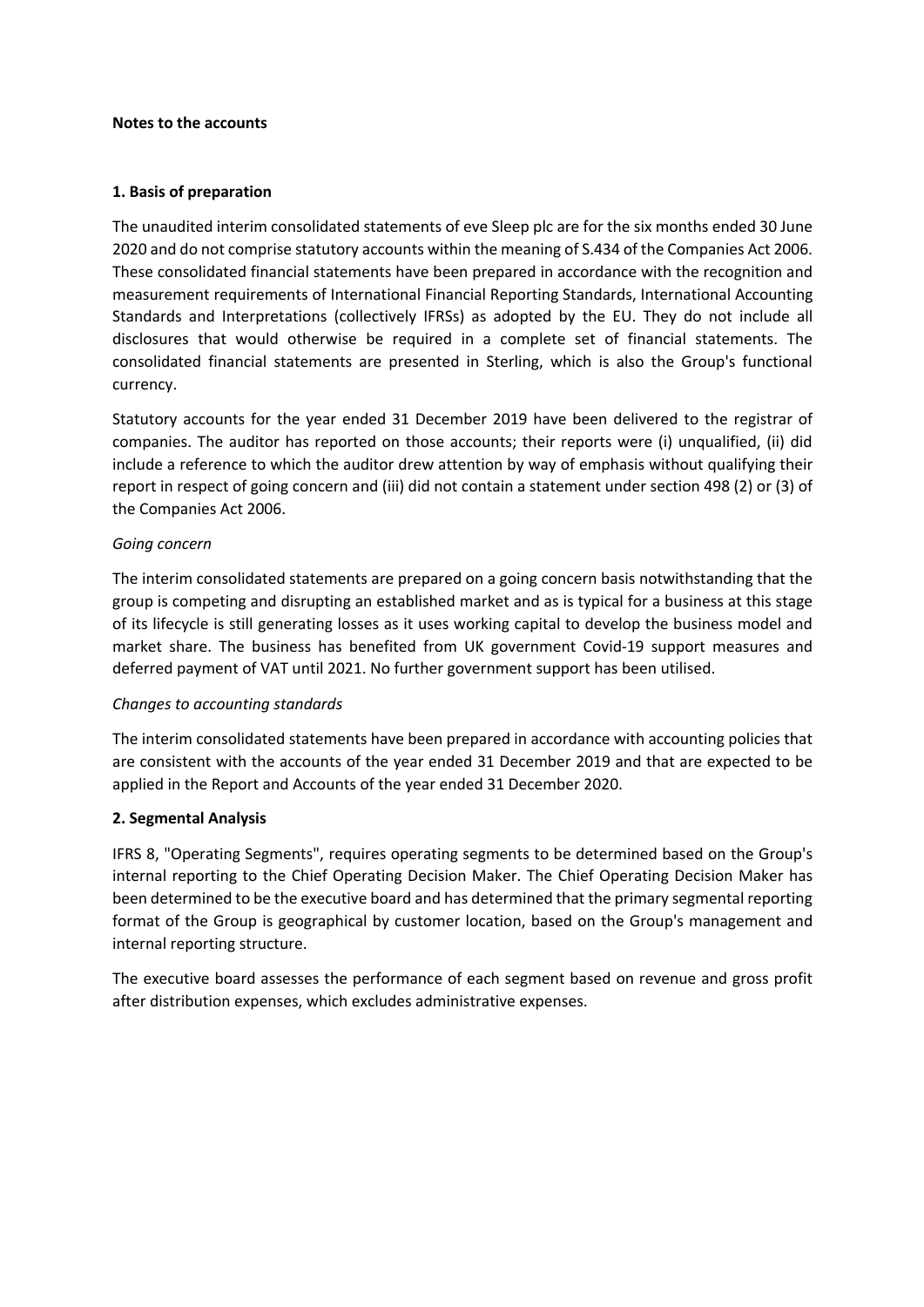# **For the period 1 January 2020 - 30 June 2020**

# *(Unaudited)*

|                          | UK&I  | France | Rest of<br>Europe | Rest of<br>World | Total         |
|--------------------------|-------|--------|-------------------|------------------|---------------|
|                          | £m    | Em     | £m                | £m               | $\mathsf{fm}$ |
| Revenue                  | 9.9   | 2.4    | (0.0)             | (0.0)            | 12.2          |
| Cost of sales            | (4.3) | (1.1)  | 0.0               |                  | (5.4)         |
| <b>Gross Profit</b>      | 5.6   | 1.2    | (0.0)             | (0.0)            | 6.8           |
| Distribution expenses    | (1.2) | (0.4)  | 0.0               |                  | (1.6)         |
| <b>Segmental results</b> | 4.4   | 0.8    | (0.0)             | (0.0)            | 5.2           |
| Administrative expenses  |       |        |                   |                  | (6.3)         |
| Share-based payment      |       |        |                   |                  | (0.1)         |
| charge                   |       |        |                   |                  |               |
| Net finance income       |       |        |                   |                  | 0.0           |
| Loss before tax          |       |        |                   |                  | (1.3)         |

# **For the period 1 January 2019 – 30 June 2019**

# *(Unaudited)*

|                                  | UK&I  | France | Rest of<br>Europe | Rest of<br>World | Total  |
|----------------------------------|-------|--------|-------------------|------------------|--------|
|                                  | £m    | Em     | Em                | Em               | Em     |
| Revenue                          | 10.2  | 2.8    | (0.0)             | 0.0              | 12.9   |
| Cost of sales                    | (4.7) | (1.5)  | (0.0)             | (0.0)            | (6.2)  |
| <b>Gross Profit</b>              | 5.5   | 1.2    | (0.0)             | (0.0)            | 6.7    |
| Distribution expenses            | (0.8) | (0.5)  | 0.1               | 0.0              | (1.2)  |
| <b>Segmental results</b>         | 4.7   | 0.7    | 0.0               | (0.0)            | 5.5    |
| Administrative expenses          |       |        |                   |                  | (11.5) |
| Share-based payment<br>charge    |       |        |                   |                  | (0.4)  |
| Fundraise-related<br>expenditure |       |        |                   |                  | (0.3)  |
| Net finance income               |       |        |                   |                  | 0.0    |
| Loss before tax                  |       |        |                   |                  | (6.7)  |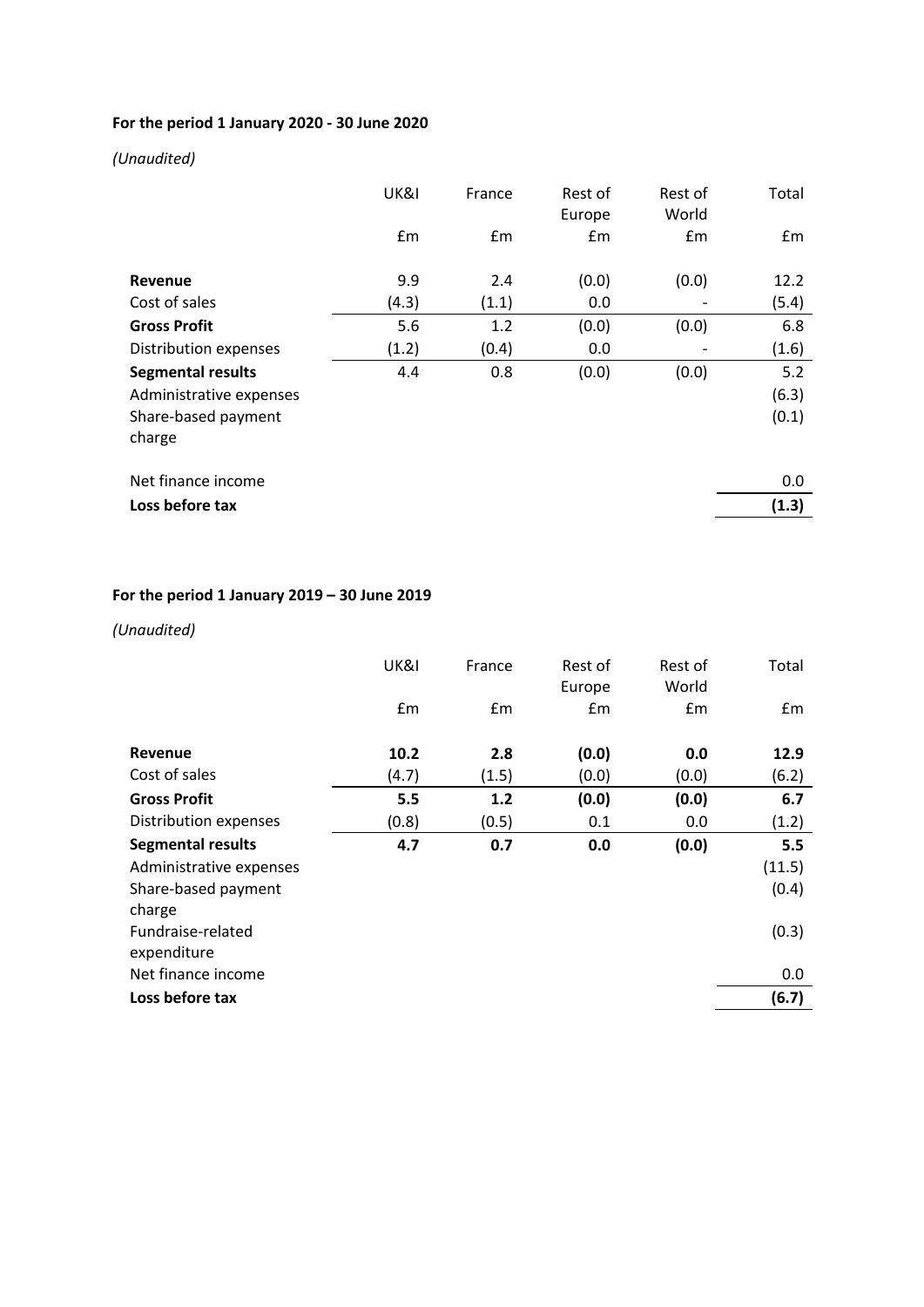### **For the year ended 31 December 2019**

### *(Audited)*

|                          | UK&I  | France | Rest of<br>Europe | Rest of<br>World | Total  |
|--------------------------|-------|--------|-------------------|------------------|--------|
|                          | £m    | £m     | Em                | Em               | Em     |
| Revenue                  | 18.6  | 5.3    | (0.1)             | 0.0              | 23.9   |
| Cost of sales            | (8.5) | (2.8)  | 0.1               | (0.0)            | (11.2) |
| <b>Gross Profit</b>      | 10.0  | 2.6    | 0.1               | (0.0)            | 12.7   |
| Distribution expenses    | (1.8) | (1.0)  | 0.1               | 0.0              | (2.7)  |
| <b>Segmental results</b> | 8.2   | 1.6    | 0.2               | (0.0)            | 10.0   |
| Administrative expenses  |       |        |                   |                  | (21.4) |
| Share-based payment      |       |        |                   |                  | (1.1)  |
| charge                   |       |        |                   |                  |        |
| Net finance income       |       |        |                   |                  | 0.0    |
| Loss before tax          |       |        |                   |                  | (12.5) |

No analysis of the assets and liabilities of each operating segment is provided to the Chief Operating Decision Maker in the monthly management accounts. Therefore no measure of segmental assets or liabilities is disclosed in this note.

Due to the nature of its activities the group is not reliant on any major customers.

### **3. Earnings per share**

The basic earnings per share is calculated by dividing the net profit or loss attributable to equity holders of the Group by the weighted average number of ordinary shares in issue during the year.

|                                                                | 30 June 2020  | 30 June 2019 | 31 December<br>2019 |  |
|----------------------------------------------------------------|---------------|--------------|---------------------|--|
|                                                                | (Unaudited)   | (Unaudited)  | (Audited)           |  |
| Weighted average shares in issue                               | 267,004,775   | 231,586,565  | 246,739,240         |  |
| Loss attributable to the owners of the parent<br>company $(E)$ | (1, 270, 332) | (6,660,017)  | (12, 136, 930)      |  |
| Basic earnings/(loss) per share (pence)                        | (0.48)        | (2.88)       | (4.92)              |  |
| Diluted earnings/(loss) per share (pence)                      | (0.48)        | (2.88)       | (4.92)              |  |

EPS and diluted EPS are not calculated for each class of share as the shares carry the same right to share in profit or loss for the year.

For the periods presented the weighted average number of shares used for calculating the diluted loss per share are identical to those for the basic loss per share. This is because the outstanding share options would have the effect of reducing the loss per share and would not be dilutive under IAS 33.